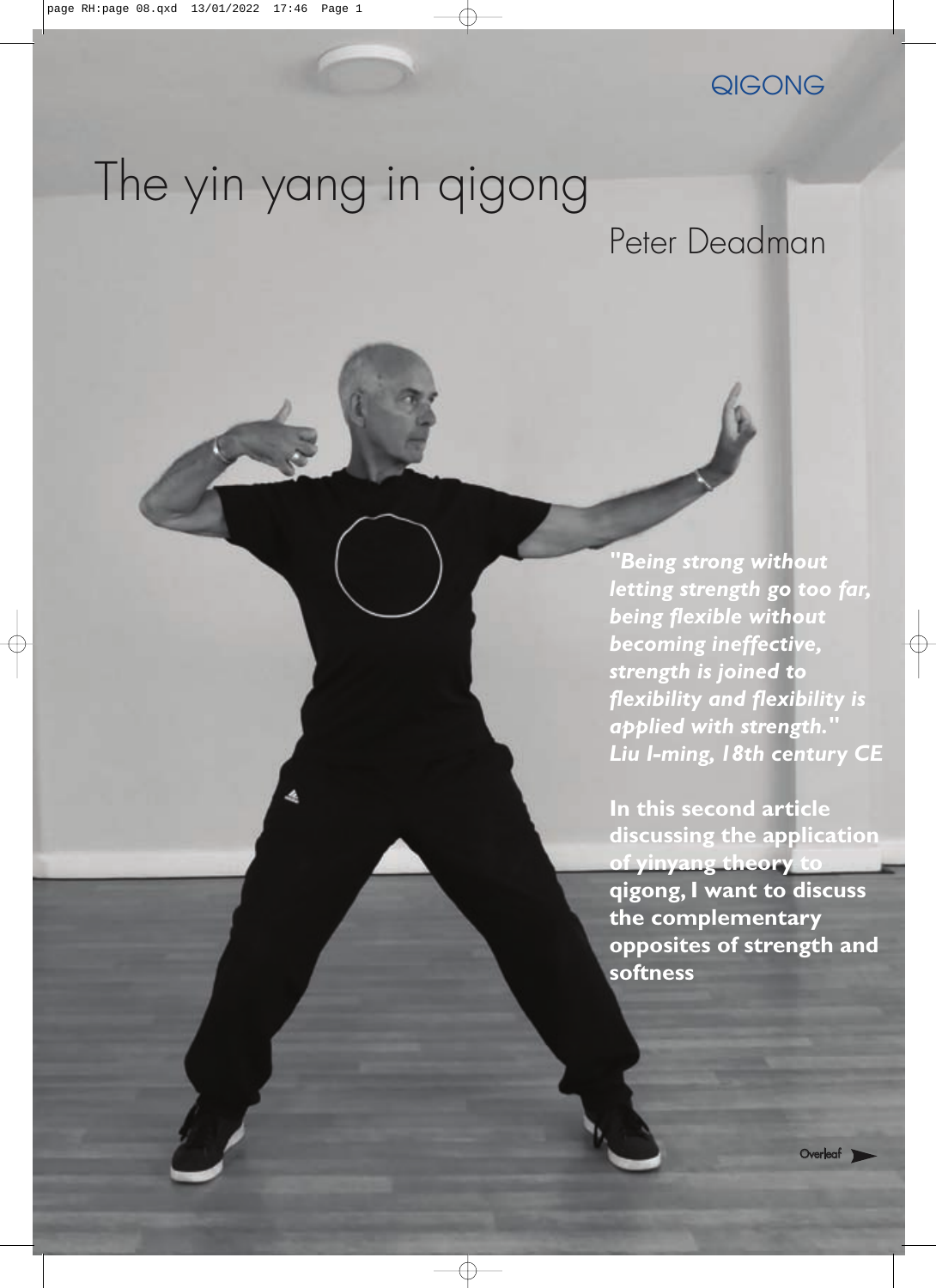**QIGONG** 

Strength is yang. We all need to build and maintain<br>Sufficient strength to accomplish whatever we want to do in life. For most of us that doesn't involve anything heroic. In a varied and 'natural' life, we probably want to carry all kinds of things – children, shopping, a heavy rucksack – climb hills and stairs, push baby buggies, wheelchairs or occasionally cars, paint ceilings, dig the earth, chop wood, twist lids off jars and so on. And we want to be able to carry on doing these things well into old age.

However, without dedicated application, time is not on our side. 'Sarcopenia' (from the Greek 'sarx' = flesh and 'penia' = poverty) is the term used to describe the loss of muscle that characterises ageing – estimated at about one per cent a year after the age of 30 and accelerating with each passing decade – in the untended body. And as lean muscle mass diminishes, it is replaced by fat which uses less energy. The result is that if we continue to eat as we always did, most of us steadily put on weight.

The good news, however, is that appropriate exercise can significantly slow the rate of sarcopenia, maintain strong and effective muscles and reduce the decline in metabolic activity. In fact we can build muscle at any age – right into our 80s.

It is not only muscle strength that we need to maintain. We also want strong sinews, strong bones and strong internal organs. The two thousand year old *Yellow Emperor's Inner Classic* spells it out clearly:

"As for the back, it is the palace of that which is in the chest (i.e. heart and lungs).When the back is curved and the shoulders drop, the palace will soon be destroyed. As for the lower back, it is the palace of the kidneys.When a person is unable to turn and to sway, his kidneys will soon be worn out. As for the knees, they are the palaces of the sinews. When a person cannot bend and stretch and if while walking he is bent forward and leans on a stick, his sinews will soon be worn out. As for the bones, they are the palace of marrow. When a person cannot stand for long and if while walking he staggers back and forth, his bones will soon be worn out. Those who are able to maintain strength, they live. Those who fail to maintain strength, they die."

Perhaps because I have grown vegetables for decades, I

# <sup>"</sup>The body needs to be cultivated regularly to maintain strength<sup>99</sup>

am fond of the term 'cultivation'. In the same way a garden needs constant care, the body needs to be cultivated regularly to maintain strength (alongside all the other body skills such as balance, integrated movement, flexibility, joint alignment and so on). My experience is that qigong which has its roots in the internal martial arts (even if we have no interest in the martial arts themselves) is a





#### **Peter Deadman**

powerful way to achieve this. By practising a range of qigong styles (for example baduanjin, taichi qigong, five animal forms etc.) we mobilise and strengthen every joint, bone, blood vessel, nerve, fascial sheath, muscle, sinew and organ in the body.

It is especially important to strengthen the waist, lower back and legs. These are considered the domain of the kidneys in Chinese medicine, and the vigour of the kidneys and their stored essence (jing) is the ultimate determinant of how well we age and how long we live. Without cultivation, the lower back and legs usually weaken first as the body ages. Our balance deteriorates, we are more likely to stumble and fall, and we lose the effortless trust in the leg agility and sure-footedness we had when we were

#### Sottness – yin

"Human beings in life are soft and weak, in death are always stretched, stiff, and rigid. The myriad things, grass and plants, in life are soft and pliant, in death are withered and dry. Therefore it is said, 'Stiffness and rigidity are indicators of death; softness, weakness, are indicators of life'."

#### *Daodejing, 4th century BCE*

There are many unique features of the traditional Chinese self-cultivation tradition, and one of these is the emphasis on softness.This dates back at least as far as the 2,500 year old *Tao Te Ching*.Written during the chaotic warring states period of Chinese history, it has been interpreted both as a profound philosophical work and a manual on how to survive dangerous times (go with the flow, keep a quiet mind, maintain a humble position etc.), taking as its model